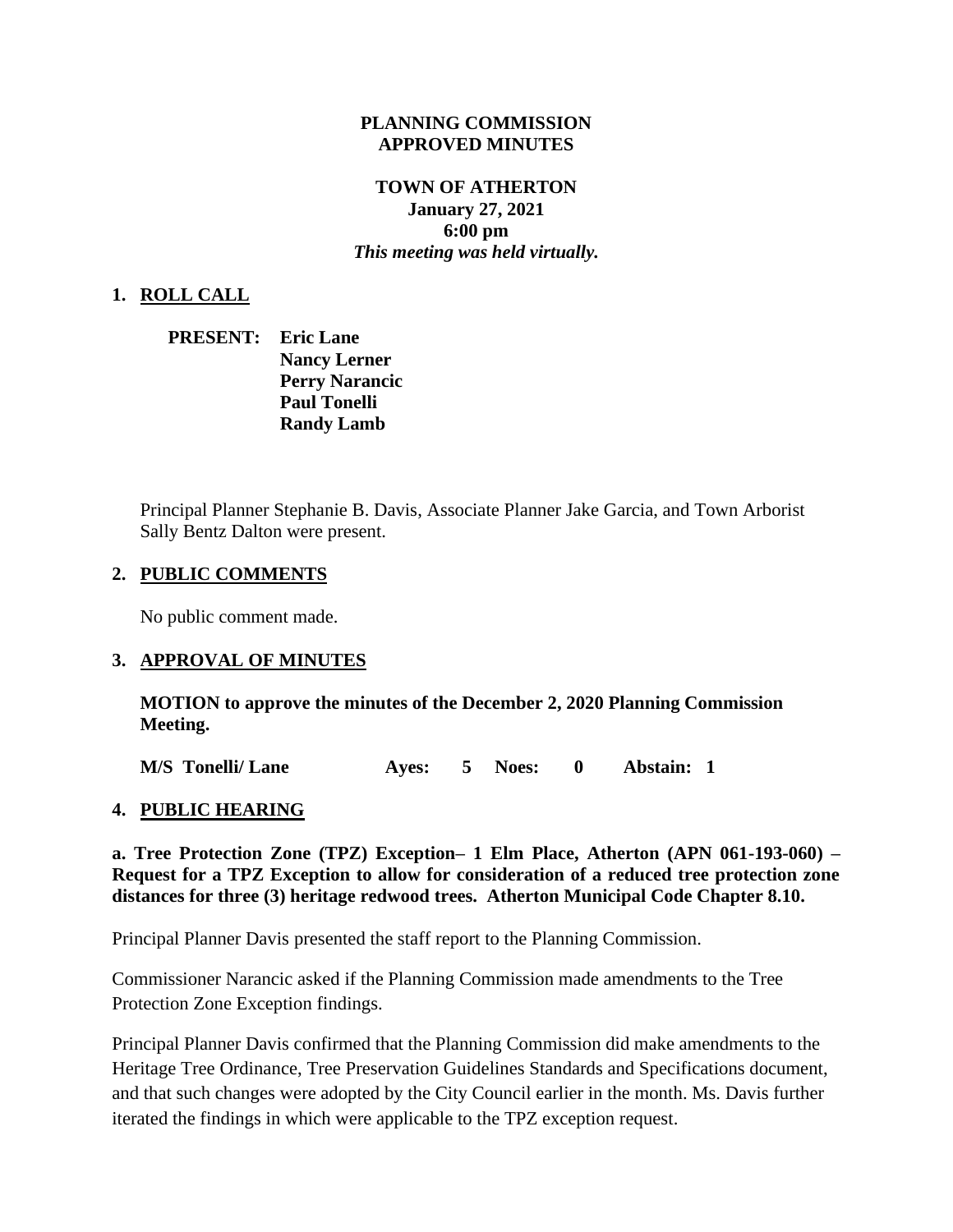Commissioner Narancic asked if the findings were confirmed by the Town Arborist.

Principal Planner Davis confirmed that it was the Arborist Professional opinion that the Tree Protection Zone exception findings have been met.

Open public hearing.

Homeowners Mikey and Noah Kindler thanked staff and highlighted that their property only had room to expand at the front.

Close public hearing.

Commissioner Tonelli stated that the Planning Commission takes these applications very seriously and appreciates the professional opinion and direction of the Town Arborist.

Commissioner Lamb expressed his support of the project.

Commissioner Lerner agreed with Commissioner Tonelli and expressed her support of the project.

Commissioner Narancic asked the Town Arborist if she is responsible for following up to ensure the Conditions of Approval.

Town Arborist Bentz confirmed that she will receive a monthly report of the status of the project from the applicant confirming that the conditions are being met.

**Motion to approve the to the Tree Protection Zone (TPZ) Exception for three heritage Redwood trees; Tree #5 to three and one-half (3.5x) the trees diameter, Tree #6 to seven times (7x) the tree's diameter, and Tree #9 to five and one-half times (5.5x) the trees diameter for the property at 1 Elm Place would not be contrary to the purpose and intent of the General Plan, for the reasons outlined in the Staff Report, and that the Commission approve the TPZ exception at 1 Elm Place subject to the conditions as listed in the draft TPZ Exception Certificate.**

**M/S Lamb/ Tonelli Ayes: 5 Noes: 0 Absent: 0**

**b. Special Structures Permit– 95 Tallwood Court, Atherton (APN 074-130-480) – Request for a Special Structures Permit (SSP) to allow for a detached accessory building (garage) to have the same front yard setback as the main dwelling. Atherton Municipal Code Chapters 17.15, 17.32, and 17.40.**

Associate Planner Garcia presented the staff report.

Open Public Hearing.

Project Architect Robert Swatt presented on behalf of the project detailing the existing conditions of the site. Mr. Swatt explained that the challenges of the site with respect to Heritage Trees and topography which led to the proposed design. He also showed alternative designs considered that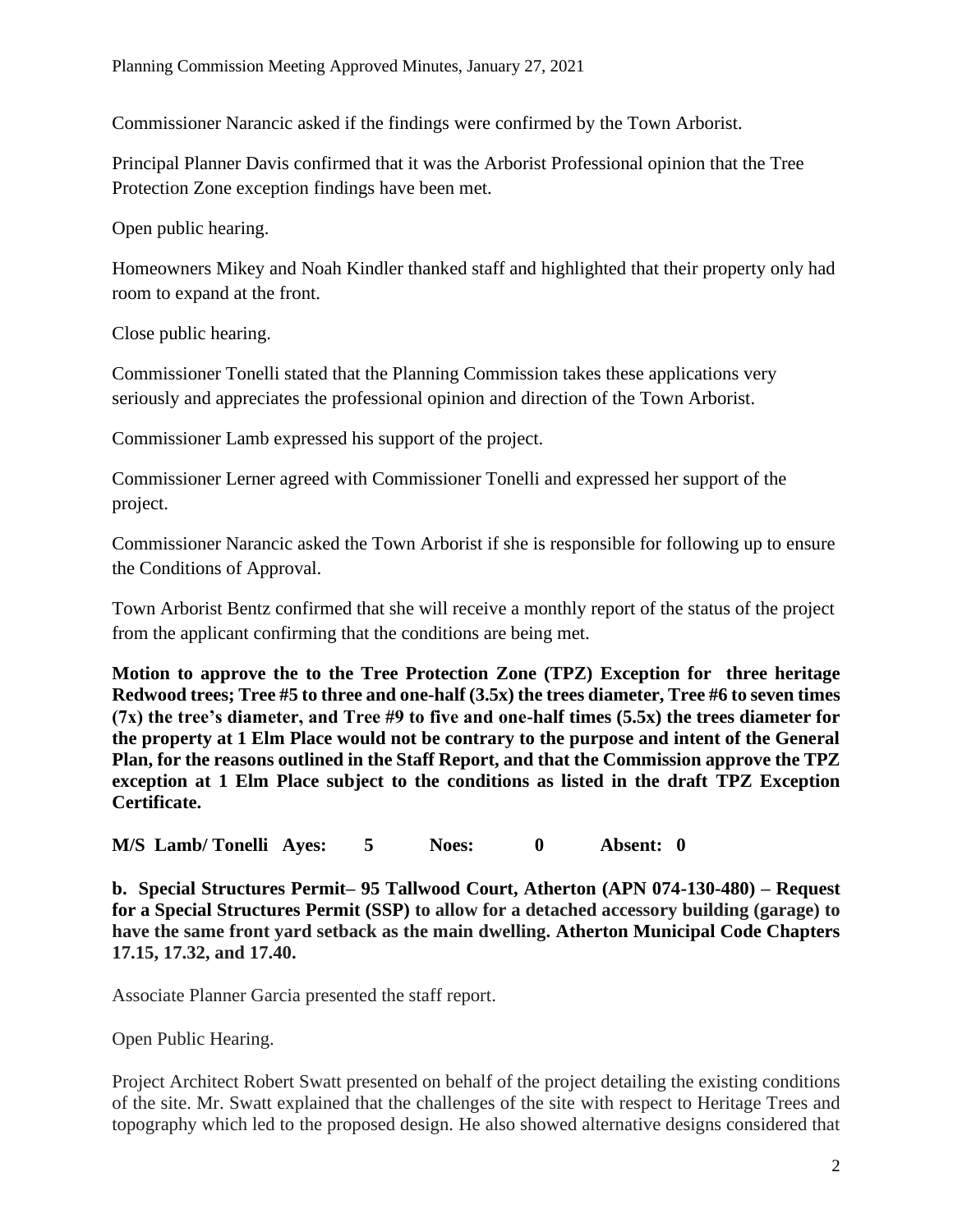would have resulted in additional heritage trees to be removed. Mr. Swatt showed site features that contribute to mitigate project impacts of any off-site visibility of the proposed structures.

Homeowner Jai Das, expressed satisfaction with the project.

Chair Lane read a public comment of support into the record from Atherton resident Thea Hamilton.

Closed public hearing.

Commissioner Tonelli expressed his support for the project and further conveyed that he was impressed with all facets of the project.

Commissioner Lane agreed with Commissioner Tonelli and complimented the design of the project.

Commissioner Narancic and Lerner agreed with the comments from the other Commissioners.

Chair Lane thanked the applicant for the thoughtful project and presentation.

**Motion to approve the Special Structures Permit at 95 Tallwood Court based on the findings and subject to the conditions listed in the draft Special Structures Permit to allow the location of a detached accessory building (3-car garage) to have the same front yard setback as the main dwelling.**

**M/S Tonelli/ Lamb Ayes: 5 Noes: 0 Absent: 0**

**c. Variance– 196 Patricia Drive, Atherton (APN 059-282-130) – Request for a Variance to allow for consideration of a reduced front yard setback for the main residence. Atherton Municipal Code Chapters 17.16 and 17.32.**

Principal Planner Davis presented the staff report.

Chair Lane asked if there was a diagram of the existing footprint versus the proposed footprint.

Staff showed the existing and proposed conditions of the project.

Open public hearing.

The property owner Paul Nikcevic walked the Planning Commission through the proposal and the considerations in creating an alternative that would allow the lot to be developed in a more typical manner.

Chair Lane asked the applicant if he was changing the location of the garage.

The applicant confirmed that the proposed garage would be in the different location that was less hazardous than what was existing.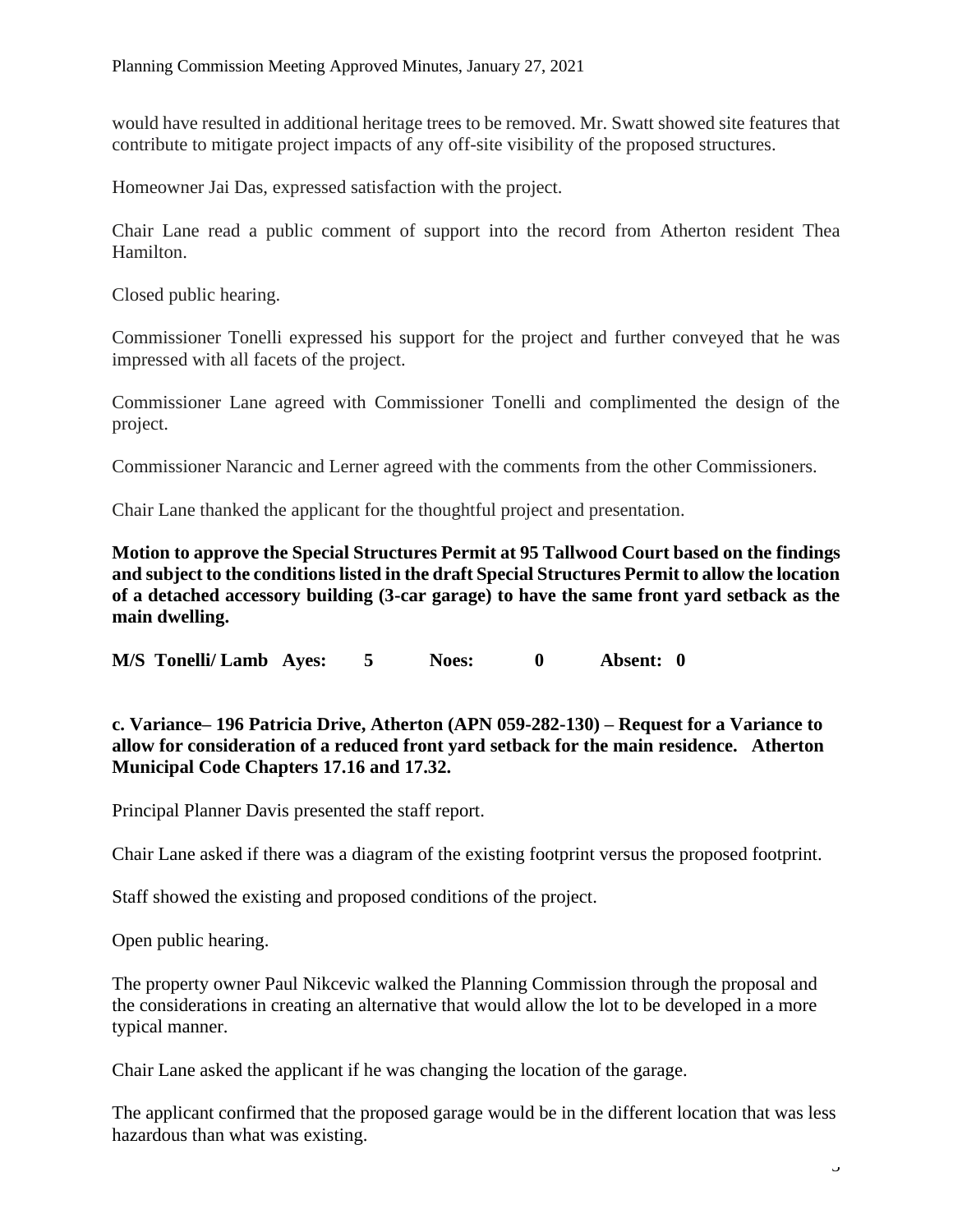Project architect Mark Godby reiterated the decision-making process for the proposed Variance. He further stressed that the location of the front setback has less impact than a typical property in Atherton.

Chair Lane asked it was a one- or two-story building.

The applicant confirmed it would be two-story building.

Close Public Hearing.

Chair Lane expressed his concerns that the two story may add impacts. He also expressed concerns of safety given the circulation pattern of the streets at the front of the residence.

Principal Planner Davis specified that the site would be subject to second story floor area limitations as are all sites in the same zoning district.

**Motion to approve the Variance at 196 Patricia Drive based on the findings and subject to the conditions listed in the draft Variance Certificate to allow the front setback for the main residence to be 45-feet, for the reasons enumerated in the Staff Report and with the conditions stated in the Variance Certificate with the recommendations to amend attachment one with the edits as presented to the Planning Commission.**

**M/S Narancic / Lamb Ayes: 5 Noes: 0 Absent: 0**

## **5. STAFF REPORTS**

Staff updated the Planning Commission that they have been given direction to start to prepare a study session to look at methods to address landscape screening on hillside lots.

Staff presented an update to the Planning Commission regarding Council direction on the Leaf Blower Ordinance.

Staff updated the Planning Commission that the Conditional Use Permits for Sacred Heart and Menlo Schools from the December Planning Commission have been approved by the City Council and no appeal was filed.

## **6. COMMISSIONERS' REPORTS**

None.

# **7. ADJOURN**

The meeting was adjourned 7:20 PM

Respectfully Submitted: